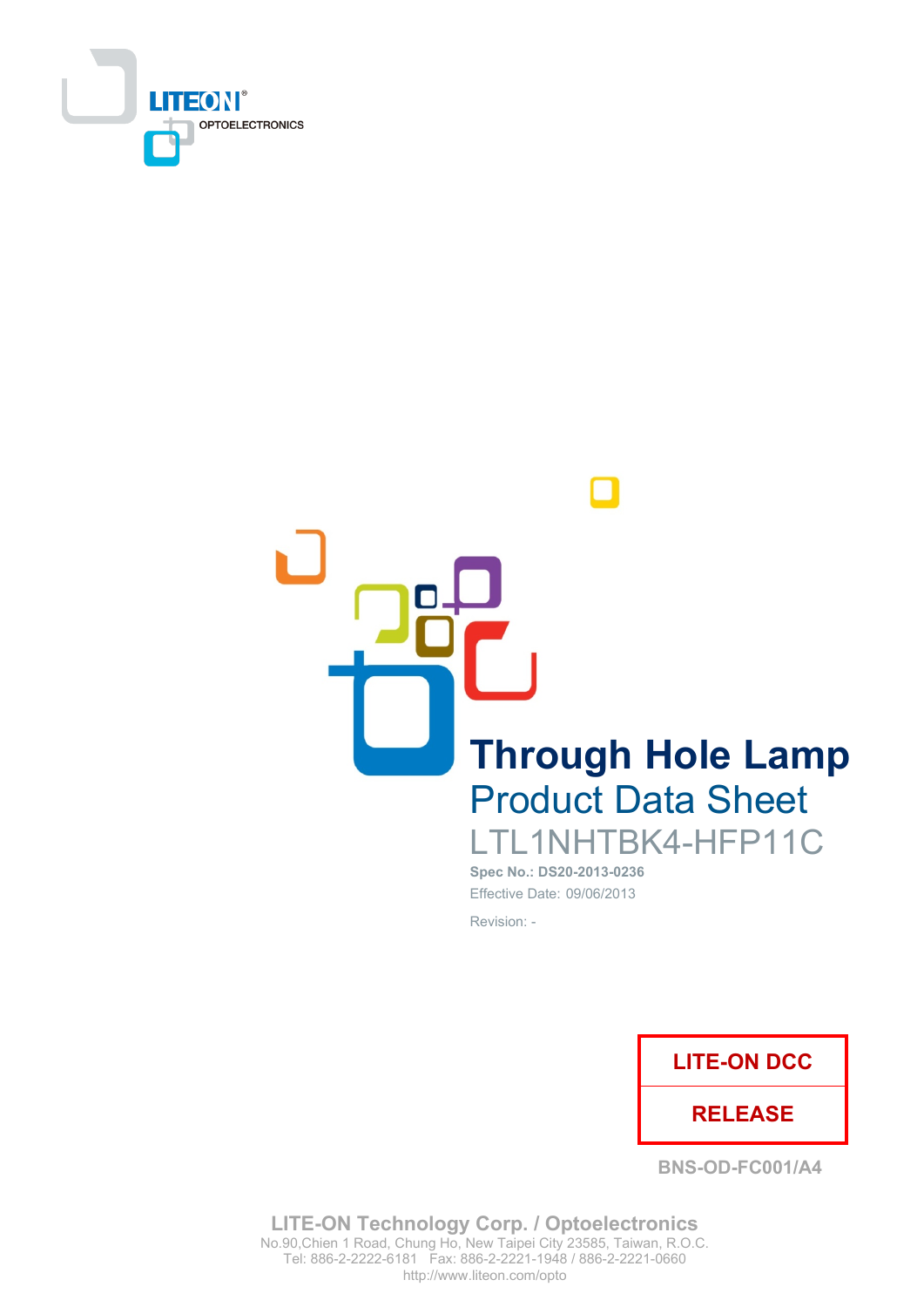### Property of Lite-On Only

#### **Features**

- \* Lead (Pb) free product RoHS compliant.
- \* Low power consumption.
- \* High efficiency & reliability.
- \* Versatile mounting on p.c. board or panel.
- \* I.C. compatible/low current requirement.
- \* Popular T-1 diameter with Spacer.

## **Package Dimensions**



| Part No.          | Lens        | Source Color |
|-------------------|-------------|--------------|
| LTL1NHTBK4-HFP11C | Water Clear | InGaN Blue   |

Notes:

- 1. All dimensions are in millimeters (inches).
- 2. Tolerance is  $\pm 0.25$ mm(.010") unless otherwise noted.
- 3. The Spacer is 44-L311SRN, Nylon 66 black.
- 4. The LED lamp is LTL1NHTBK4-HF blue.
- 5. Specifications are subject to change without notice.

Part No.: LTL1NHTBK4-HFP11C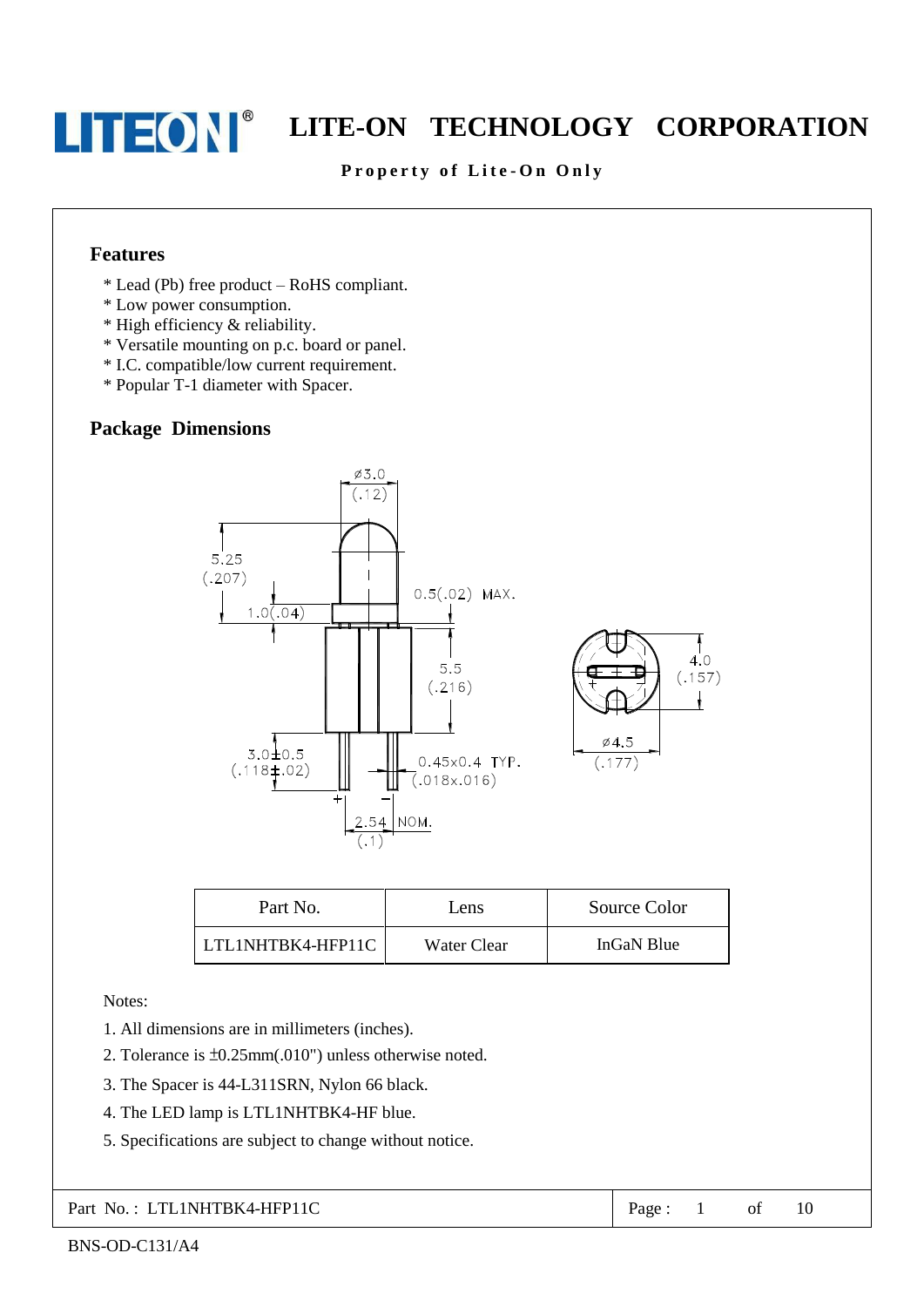

# Property of Lite-On Only

| Absolute Maximum Ratings at $TA=25^{\circ}C$                             |                       |      |
|--------------------------------------------------------------------------|-----------------------|------|
| Parameter                                                                | <b>Maximum Rating</b> | Unit |
| Power Dissipation                                                        | 102                   | mW   |
| <b>Peak Forward Current</b><br>$(1/10$ Duty Cycle, $0.1$ ms Pulse Width) | 60                    | mA   |
| DC Forward Current                                                       | 30                    | mA   |
| Derating Linear From 30°C                                                | 0.5                   | mA/C |
| <b>Operating Temperature Range</b>                                       | -30°C to + 80°C       |      |
| <b>Storage Temperature Range</b>                                         | -40°C to + 100°C      |      |
| Lead Soldering Temperature<br>$[2.0mm(0.078")$ From Body]                | 260°C for 5 Seconds   |      |

| Part No.: LTL1NHTBK4-HFP11C | Page |  |  |  |
|-----------------------------|------|--|--|--|
|-----------------------------|------|--|--|--|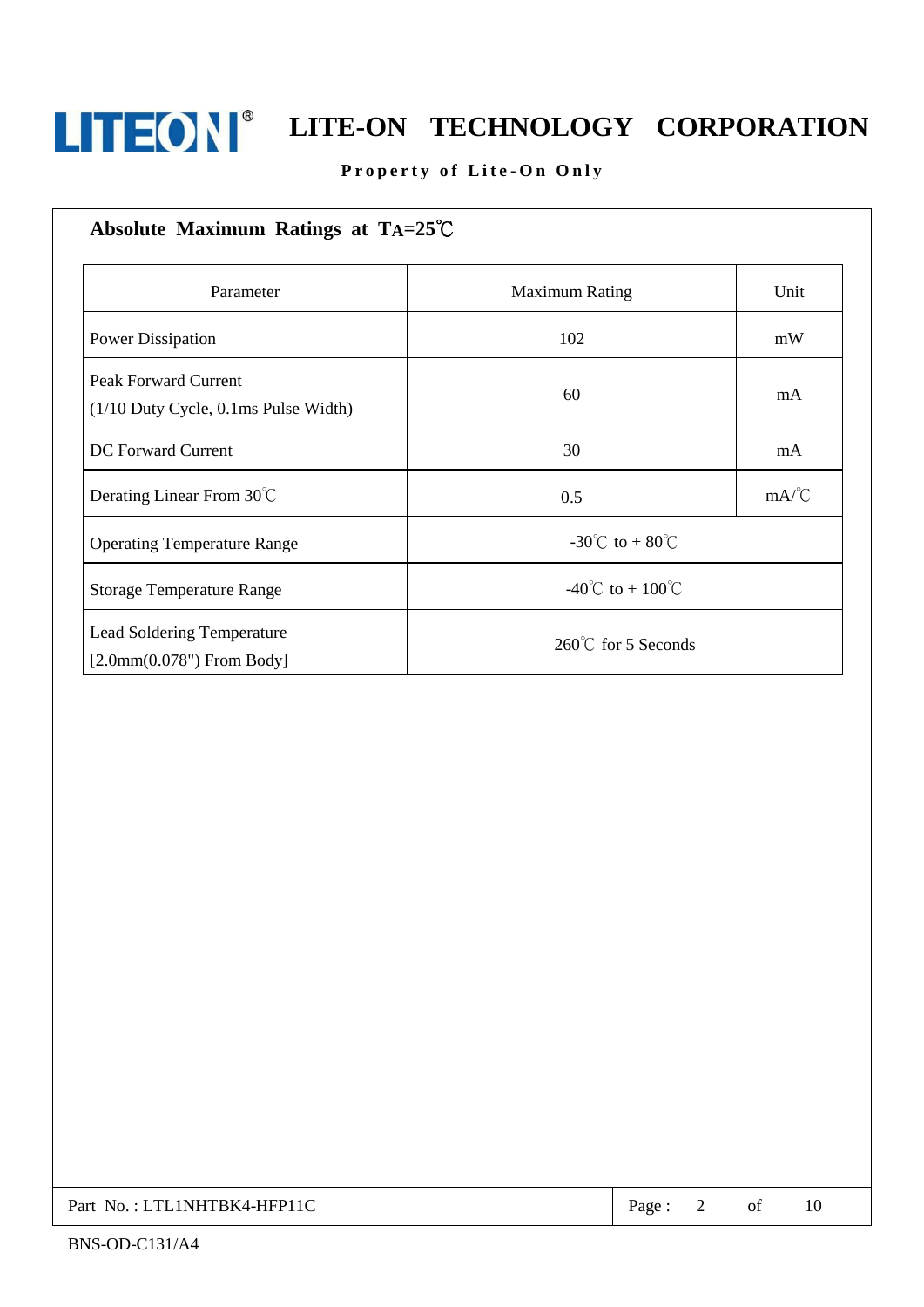

#### Property of Lite-On Only

| Electrical / Optical Characteristics at TA=25°C |                  |                          |                          |      |         |                              |
|-------------------------------------------------|------------------|--------------------------|--------------------------|------|---------|------------------------------|
| Parameter                                       | Symbol           | Min.                     | Typ.                     | Max. | Unit    | <b>Test Condition</b>        |
| Luminous Intensity                              | Iv               | 880                      | 1500                     | 3200 | mcd     | $I_F = 20mA$<br>Note $1,4$   |
| Viewing Angle                                   | $2\theta_{1/2}$  | $\overline{\phantom{0}}$ | 25                       |      | deg     | Note $2$ (Fig.6)             |
| Peak Emission Wavelength                        | $\lambda$ P      | $\overline{\phantom{0}}$ | 468                      |      | nm      | Measurement<br>@Peak (Fig.1) |
| Dominant Wavelength                             | $\lambda$ d      | 465                      |                          | 475  | nm      | Note 3                       |
| Spectral Line Half-Width                        | $\Delta \lambda$ | $\overline{\phantom{0}}$ | 20                       |      | nm      |                              |
| <b>Forward Voltage</b>                          | $V_{F}$          | $\overline{\phantom{0}}$ | 3.0                      | 3.4  | V       | $I_F = 20mA$                 |
| <b>Reverse Current</b>                          | IR               | -                        | $\overline{\phantom{a}}$ | 10   | $\mu$ A | $V_R = 5V$ , Note 5          |

Note: 1. Luminous intensity is measured with a light sensor and filter combination that approximates the CIE eye-response curve.

- 2.  $\theta$  1/2 is the off-axis angle at which the luminous intensity is half the axial luminous intensity.
- 3. Iv classification code is marked on each packing bag.
- 4. The dominant wavelength,  $\lambda_d$  is derived from the CIE chromaticity diagram and represents the single wavelength which defines the color of the device.
- 5. Reverse voltage  $(V_R)$  condition is applied for IR test only. The device is not designed for reverse operation.

#### Part No.: LTL1NHTBK4-HFP11C

Page:  $3<sup>7</sup>$  $\sigma$ f 10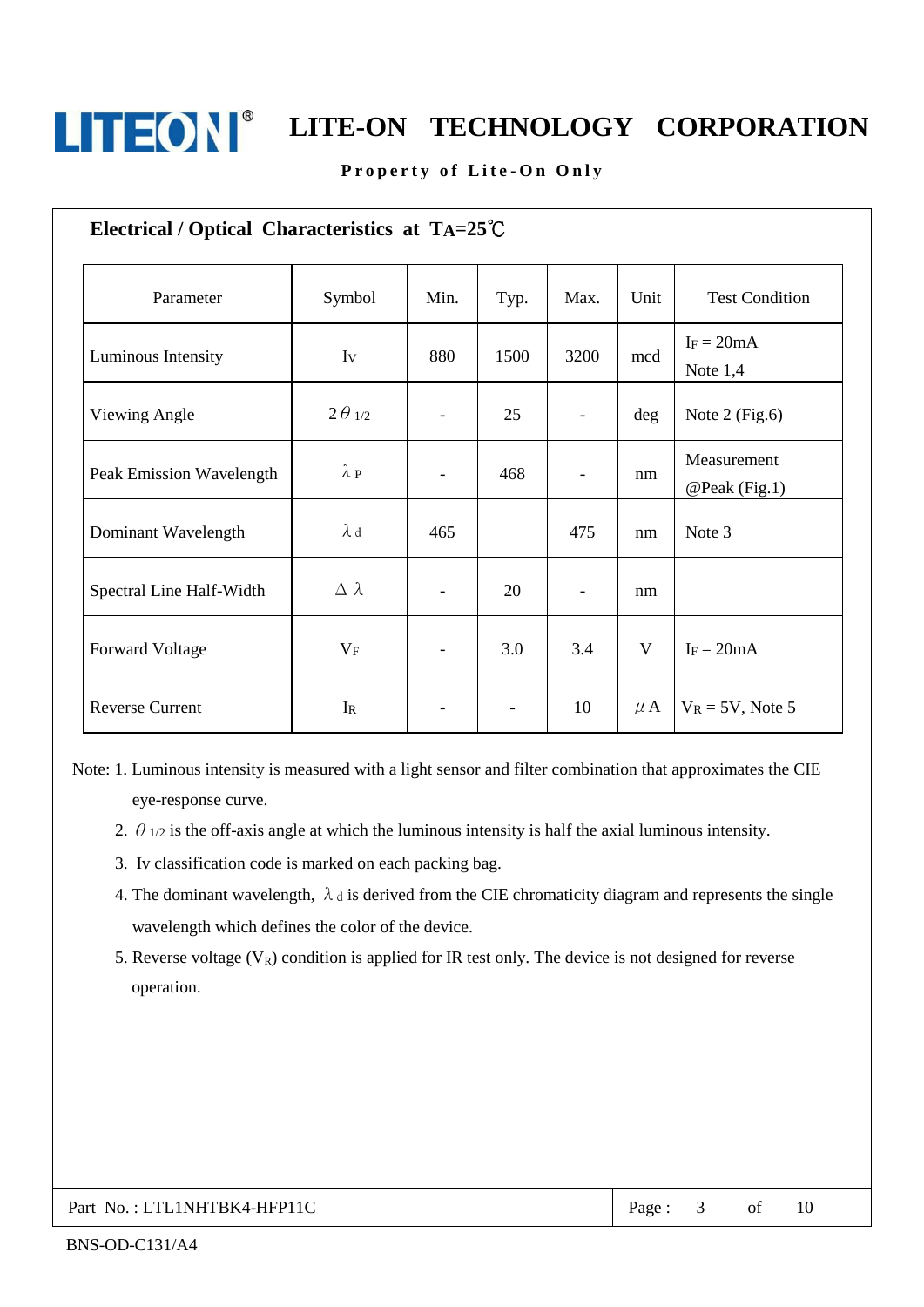

# LITE-ON TECHNOLOGY CORPORATION

Property of Lite-On Only

## **Typical Electrical / Optical Characteristics Curves**

(25°C Ambient Temperature Unless Otherwise Noted)

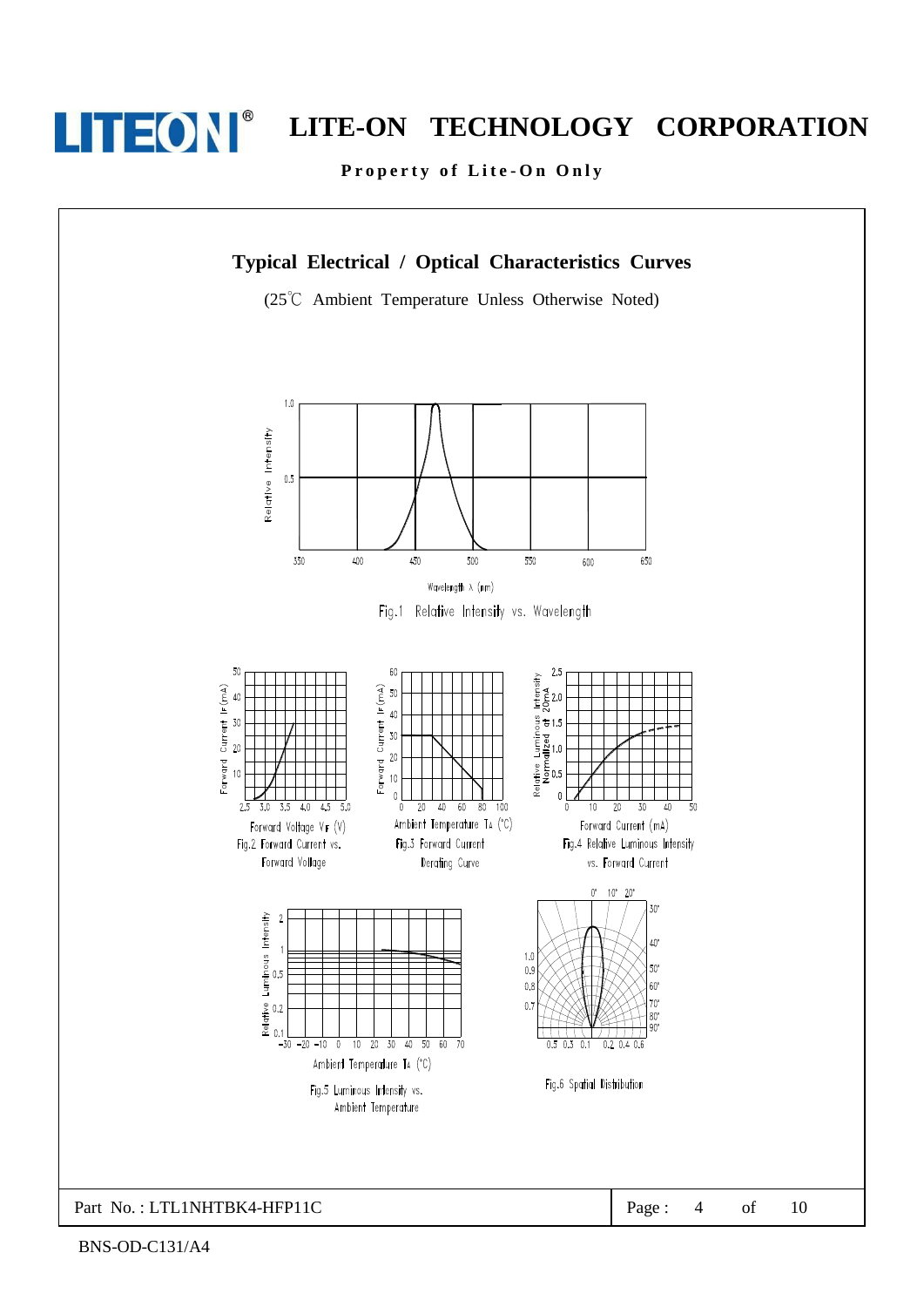

# LITE-ON TECHNOLOGY CORPORATION

Property of Lite-On Only

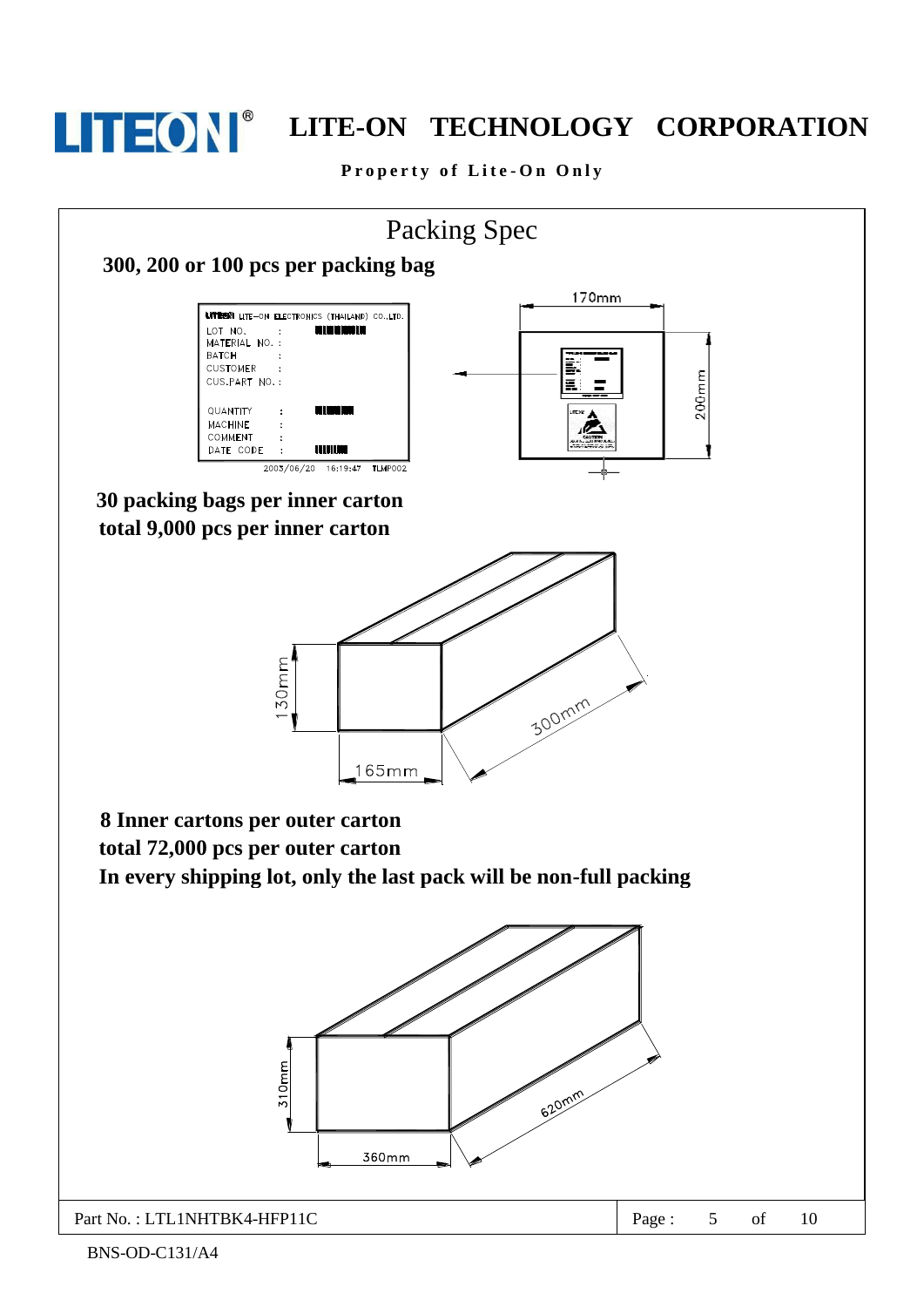

### Property of Lite-On Only

# **Bin Table Specification**

| <b>Luminous Intensity</b> | Unit: mcd @20mA |      |
|---------------------------|-----------------|------|
| <b>Bin Code</b>           | Min.            | Max. |
| P                         | 880             | 1150 |
|                           | 1150            | 1500 |
| R                         | 1500            | 1900 |
| S                         | 1900            | 2500 |
| т                         | 2500            | 3200 |

Note: Tolerance of each bin limit is  $\pm 15\%$ 

| <b>Dominant Wavelength</b> |      | Unit: nm $@20mA$ |  |
|----------------------------|------|------------------|--|
| <b>Bin Code</b>            | Min. | Max.             |  |
| <b>B08</b>                 | 465  | 470              |  |
| <b>RO9</b>                 | 470  | 475              |  |

Note: Tolerance of each bin limit is  $\pm 1$ nm

Part No.: LTL1NHTBK4-HFP11C

10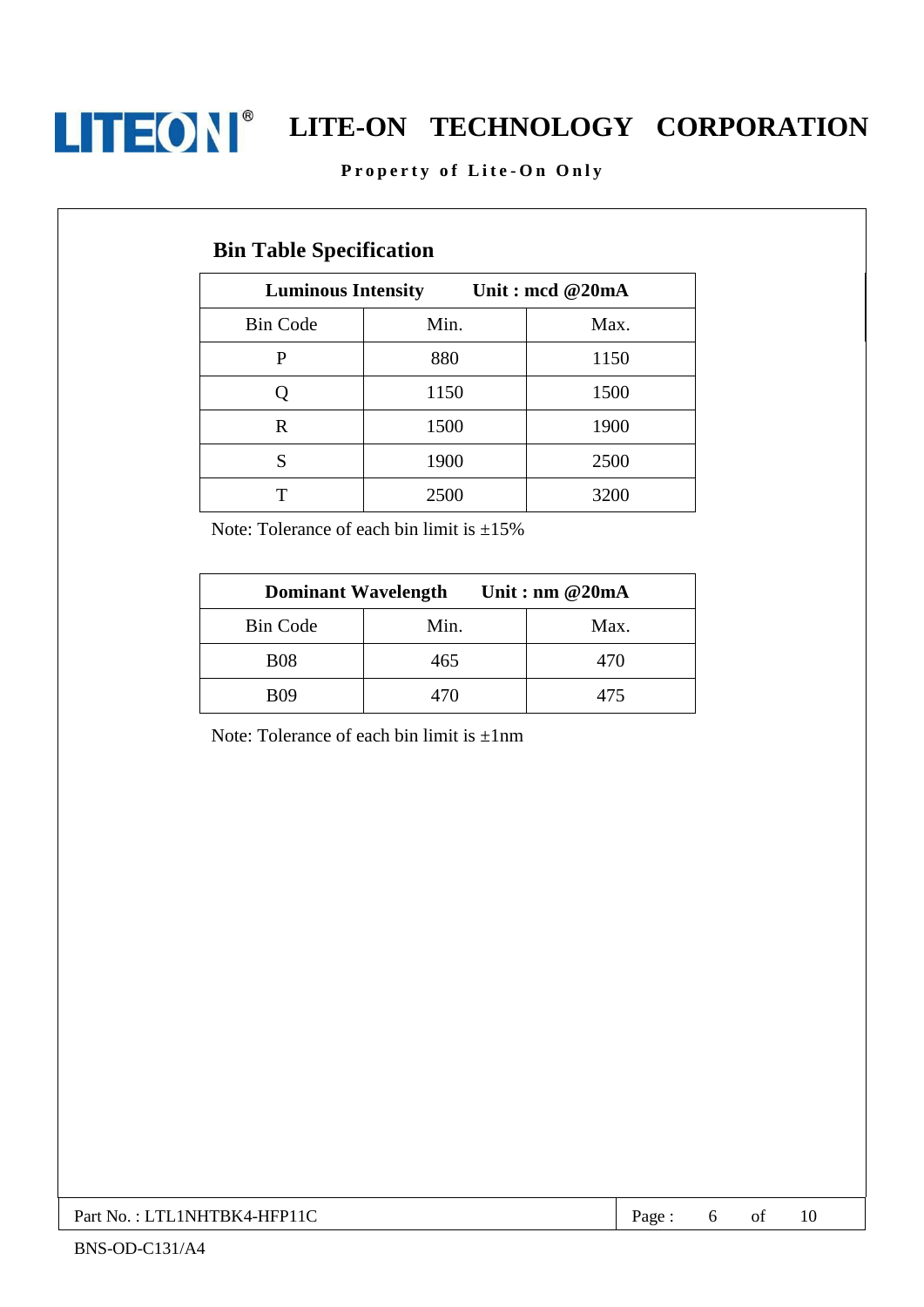# LITEON TECHNOLOGY CORPORATION

## Property of Lite-On Only

# **CAUTIONS**

### 1. Application

The LEDs described here are intended to be used for ordinary electronic equipment (such as office communication equipment and household applications). Consult Liteon's Sales in advance equipment, for information on applications in which exceptional reliability is required, particularly when the failure or malfunction of the LEDs may directly jeopardize life or health (such as in aviation, transportation, traffic control equipment, medical and life support systems and safety devices).

#### 2. Storage

The storage ambient for the LEDs should not exceed 30°C temperature or 70% relative humidity. It is recommended that LEDs out of their original packaging are used within three months. For extended storage out of their original packaging, it is recommended that the LEDs be stored in a sealed container with appropriate desiccant or in desiccators with nitrogen ambient.

#### 3. Cleaning

Use alcohol-based cleaning solvents such as isopropyl alcohol to clean the LEDs if necessary.

#### 4. Lead Forming & Assembly

During lead forming, the leads should be bent at a point at least 3 mm from the base of LED lens.

Do not use the base of the lead frame as a fulcrum during forming.

Lead forming must be done before soldering, at normal temperature.

During assembly on PCB, use minimum clinch force possible to avoid excessive mechanical stress.

#### 5. Soldering

When soldering, For Lamp without stopper type and must be leave a minimum of 2 mm clearance from the base of the lens to the soldering point. To avoided the Epoxy climb up on lead frame and was impact to non-soldering problem, Dipping the lens/Spacer into the solder must be avoided. Do not apply any external stress to the lead frame during soldering while the LED is at high temperature.

#### Recommended soldering conditions :

| Soldering iron                |                                              | Wave soldering                                             |                                                                             |  |
|-------------------------------|----------------------------------------------|------------------------------------------------------------|-----------------------------------------------------------------------------|--|
| Temperature<br>Soldering time | 350°C Max.<br>3 sec. Max.<br>(one time only) | Pre-heat<br>Pre-heat time<br>Solder wave<br>Soldering time | $100^{\circ}$ C Max.<br>60 sec. Max.<br>$260^{\circ}$ C Max.<br>5 sec. Max. |  |

Note: Excessive soldering temperature and/or time might result in deformation of the LED/Spacer or catastrophic failure of the CBI. IR(Hot air) re-flow is not suitable process for through hole type LED lamp production. Max. temperature of wave soldering is not mean that Holder's HDT/Melting temperature.

Part No.: LTL1NHTBK4-HFP11C

 $\overline{7}$ Page: of 10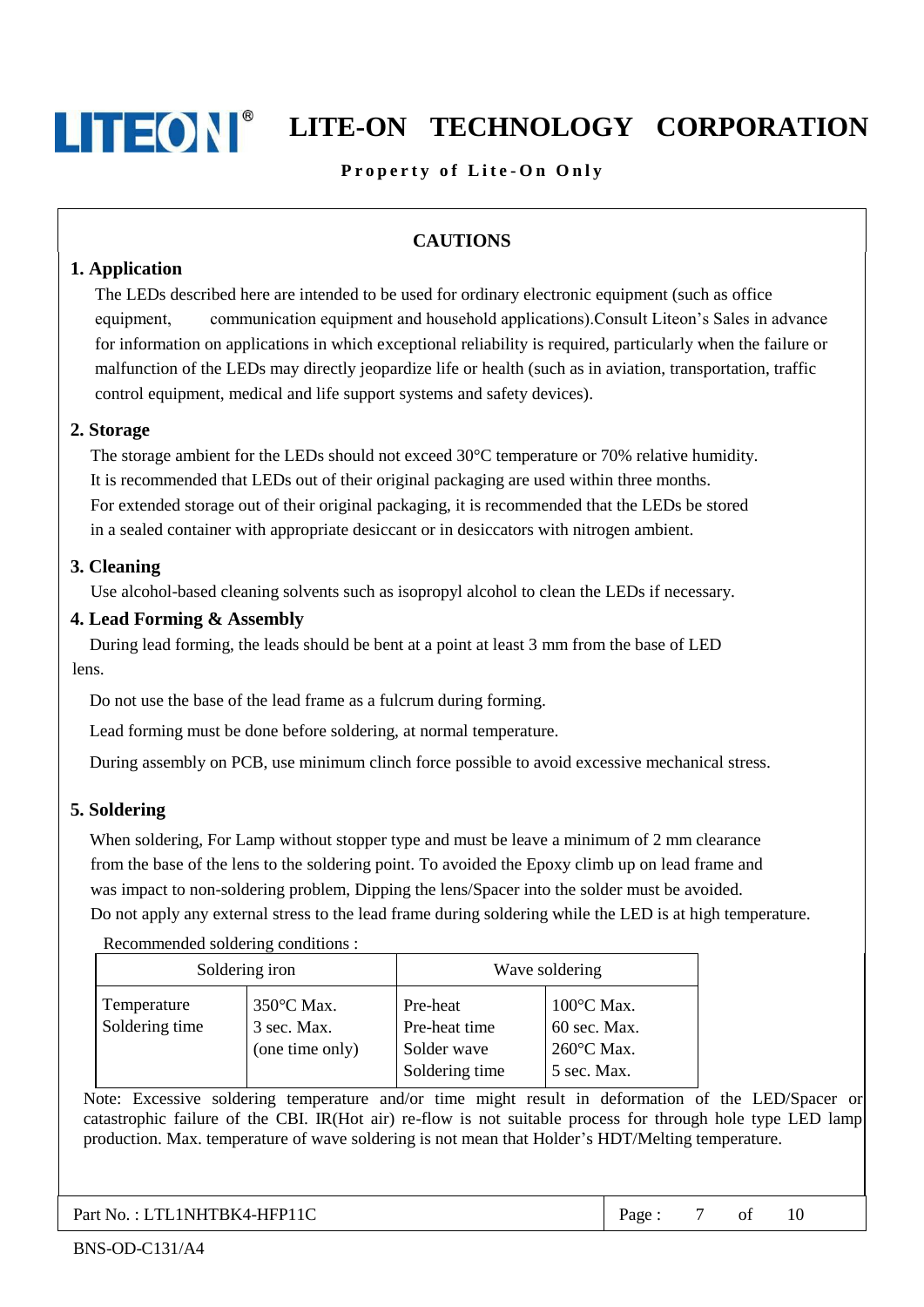

### Property of Lite-On Only

### 6. Drive Method

An LED is a current-operated device. In order to ensure intensity uniformity on multiple LEDs connected in parallel in an application, it is recommended that a current limiting resistor be incorporated in the drive circuit, in series with each LED as shown in Circuit A below.







**Circuit model B** 

(A) Recommended circuit

(B) The brightness of each LED might appear different due to the differences in the I-V characteristics

of those LEDs

#### 7. ESD (Electrostatic Discharge)

Static Electricity or power surge will damage the LED.

Suggestions to prevent ESD damage:

- Use a conductive wrist band or anti-electrostatic glove when handling these LEDs
- All devices, equipment, and machinery must be properly grounded
- Work tables, storage racks, etc. should be properly grounded
- Use ion blower to neutralize the static charge which might have built up on surface of the LEDs plastic lens as a result of friction between LEDs during storage and handing

# Part No.: LTL1NHTBK4-HFP11C

8 10 Page: of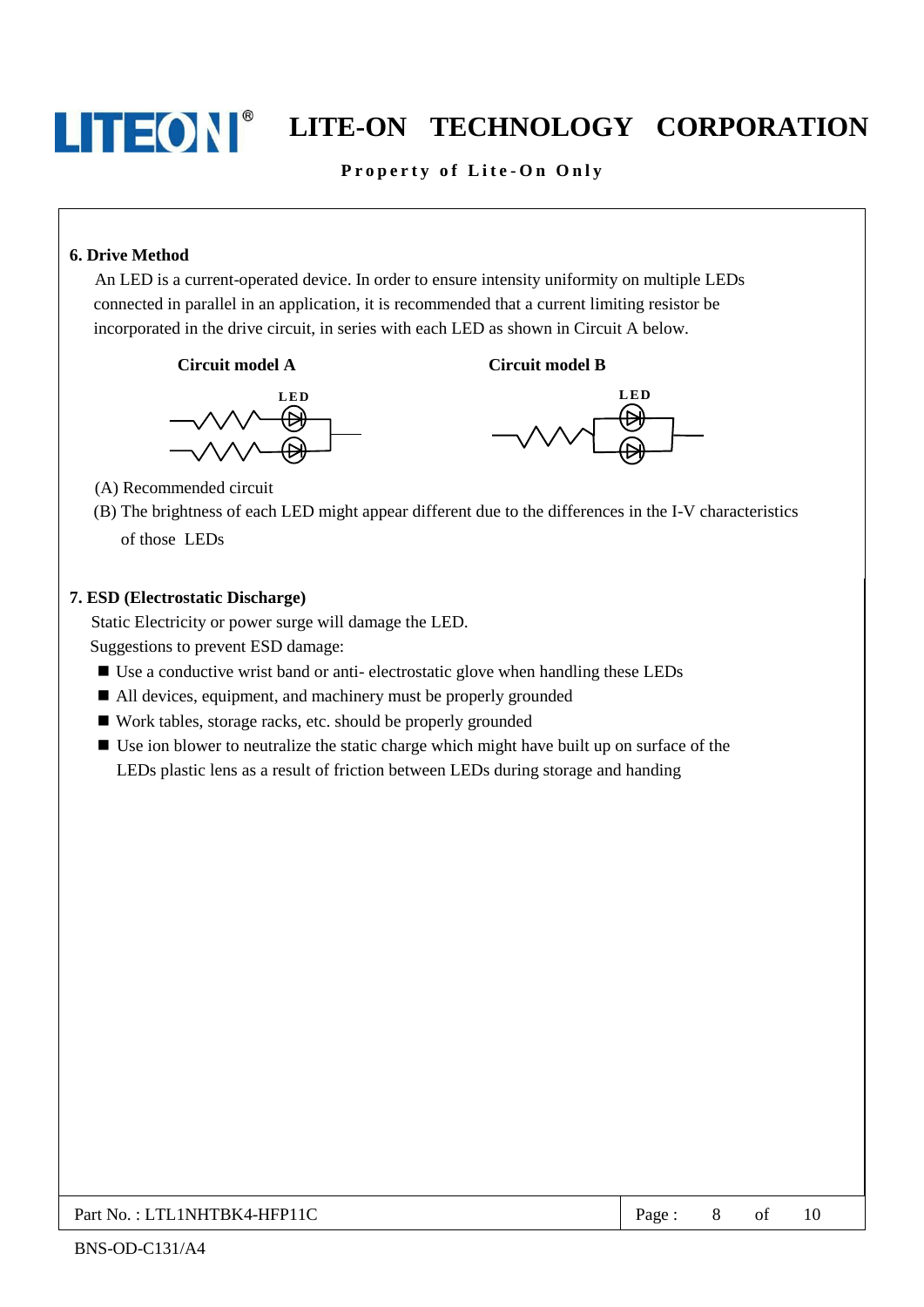# LITEON TECHNOLOGY CORPORATION

### Property of Lite-On Only

Suggested checking list:

Training and Certification

- 1. Everyone working in a static-safe area is ESD-certified?
- 2. Training records kept and re-certification dates monitored?

Static-Safe Workstation & Work Areas

- 1. Static-safe workstation or work-areas have ESD signs?
- 2. All surfaces and objects at all static-safe workstation and within 1 ft measure less than 100V?
- 3. All ionizer activated, positioned towards the units?
- 4. Each work surface mats grounding is good?

#### **Personnel Grounding**

- 1. Every person (including visitors) handling ESD sensitive (ESDS) items wear wrist strap, heel strap or conductive shoes with conductive flooring?
- 2. If conductive footwear used, conductive flooring also present where operator stand or walk?
- 3. Garments, hairs or anything closer than 1 ft to ESD items measure less than  $100V^*$ ?
- 4. Every wrist strap or heel strap/conductive shoes checked daily and result recorded for all DLs?
- 5. All wrist strap or heel strap checkers calibration up to date? Note: \*50V for Blue LED.

#### Device Handling

- 1. Every ESDS items identified by EIA-471 labels on item or packaging?
- 2. All ESDS items completely inside properly closed static-shielding containers when not at static-safe workstation?
- 3. No static charge generators (e.g. plastics) inside shielding containers with ESDS items?
- 4. All flexible conductive and dissipative package materials inspected before reuse or recycle?

#### Others

- 1. Audit result reported to entity ESD control coordinator?
- 2. Corrective action from previous audits completed?
- 3. Are audit records complete and on file?

Page: 9 of

 $10$